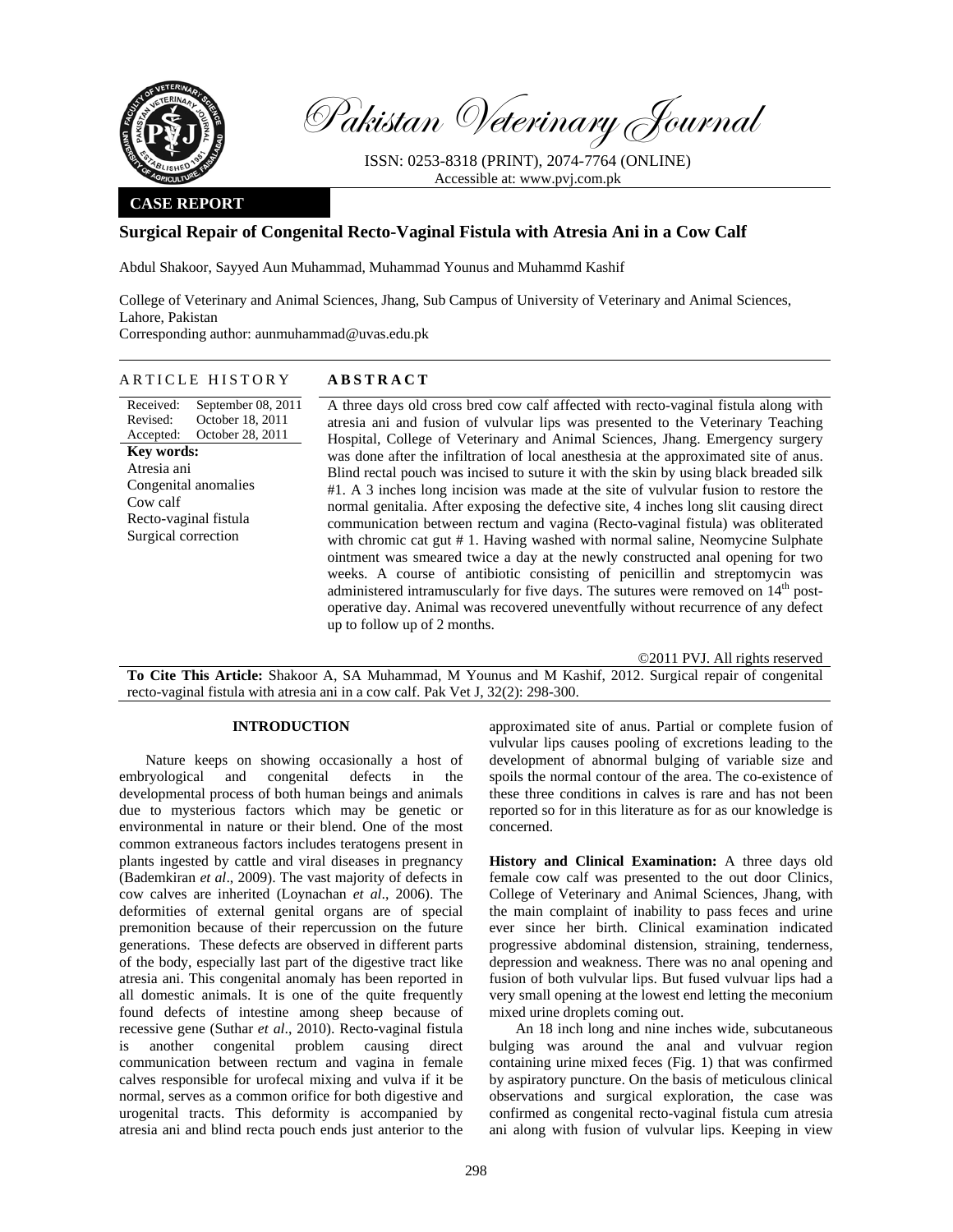this dilemma, it was deemed wise and logical to treat it through emergency surgery.

**Treatment:** Having infiltrated lignocaine HCl with adrenaline (Xyline 5 ml, Orient Labs Pvt, Lahore, Pakistan) at surgical site, it was scrubbed with pyodine solution for surgical intervention. After development of anesthesia, a 3 inch long incision was made at the site of vulvular fusion. The fused vulvular lips were separated by blunt dissection which yielded the discharge of 2 liters fecal material containing urine. There was a direct communication between rectum and vagina in the form of a 4 inch long slit locating 3 inches anteriorly at median plane.

For surgical correction of atresia ani, 1 inch wide circular patch of skin and subcutaneous tissue was removed from the approximated site of anus. Careful blunt dissection in a forward direction was made to identify the blind rectal loop. After identification, the rectal pouch was grasped caudally with a pair of tissue forceps and was incised for complete evacuation of rectal passage. The rectal mucosa was sutured by using black braided silk # 1 (Glysilk- Huaiyin Factory, Shanghai, China) with the skin using simple interrupted suture pattern covering the whole circumference. Similarly the communicating fistula between rectum and vagina was also closed with Chromic Catgut # 1 (Chromic; Shanghai Med & Health Production IMP and EXP Corp, Shanghai, China) by using simple interrupted suture pattern (Fig. 2). A course of antibiotic consisting of penicillin and streptomycin 1g (Penbiotic; M/S Nawan Pharmaceutical, Lahore, Pakistan) was administered i/m for a period of five days. The newly constructed anus was recommended to be washed twice daily with Normal Saline followed by Neomycine Sulphate Ointment (Neomycin Oint®, M/S Amros Pharmaceuticals, Karachi, Pakistan) application. The silk sutures were removed on  $14<sup>th</sup>$  post-operative day. The animal recovered uneventfully without recurrence up to 2 months of follow up.

## **DISCUSSION**

Whenever, some unknown occult factors come into action during the fetal development, so the corresponding organs or tissues are found defective making that individual freakish in nature. Some deformities are amenable to surgical intervention and some are incorrigible in nature. Agenesis of vagina, urethra, anus and rectum are found rarely and are ascribed to flaws lying in chromatin material (Jeong *et al*., 2003; Ghanem *et al*., 2004). Atresia ani is a commonly found deformity owing to genetic disorders (Ghanem *et al*., 2005). Azizi *et al*. (2010) described a good survival rate in response to atresia ani rectification by removing a circular skin piece and unifying the excised rectal loop with skin. The failure of formation of dorsal part of cloacal plate may lead to development of atresia ani which is ever and anon found with recto-vaginal fistula. Recto-vaginal fistula and atresia ani are treated frequently by two surgical techniques. In one method, the defects of rectum and vulvular lips are closed individually after isolating and transecting the fistula (Mahlar and Williams, 2005). Anal opening is reconstructed later on. In the second method, trisection of

rectum is done just anterior to fistula, the defective rectal part is excised followed by the suturing of last recta part with the skin margins of opening carved already at possible anal site.



Fig. 1: A female cross-bred cow calf affected with congenital rectovaginal fistula cum atresia ani and vulvular fusion.



Fig. 2: Female cow calf after surgical rectification of the anomalies.

In the present case, all three anomalies were rectified individually as reported by Rahal *et al.* (2007). Agenesis of three organs (anus, vagina and urethra) in ruminants has already been reported (Aslan *et al*., 2009). Similarly, a report of different anomalies (Recto-vaginal fistula, imperforate anus and vulvular non–formation) in a buffalo calf has been reported (Aslan *et al*., 2009). Naturally posterior part of cloaca acts like a usual place for development of gastro-intestinal and urinary tract. At the merging site of allointoise and cloaca (hind gut) partition between urinary system and rectum forms, it develops posteriorly, while making separation of hind gut into two chambers *i.e.* upper and lower (Bademkiran *et al*., 2009) . The upper part grows into anal fold and lower part develops into urogenital folds leading to the development of vulva in response to opening of urogenital sinus. Anterior portion of pelvic urogenital sinus forms the urethra in females and the rest of the sinus develops into vestibule. Any flaw or defect or aberration in the process of differentiation at the embryological level (cloacal folds into anal and urogenital folds) may lead to congenital defect in the formation of various organs like anus, vagina and urethra etc (Bademkiran et al., 2009). In this case, a complex of defects affecting rectum, vulva and anus may be ascribed to the embryological defect in the urogenital folds leading to this type of anomalies.